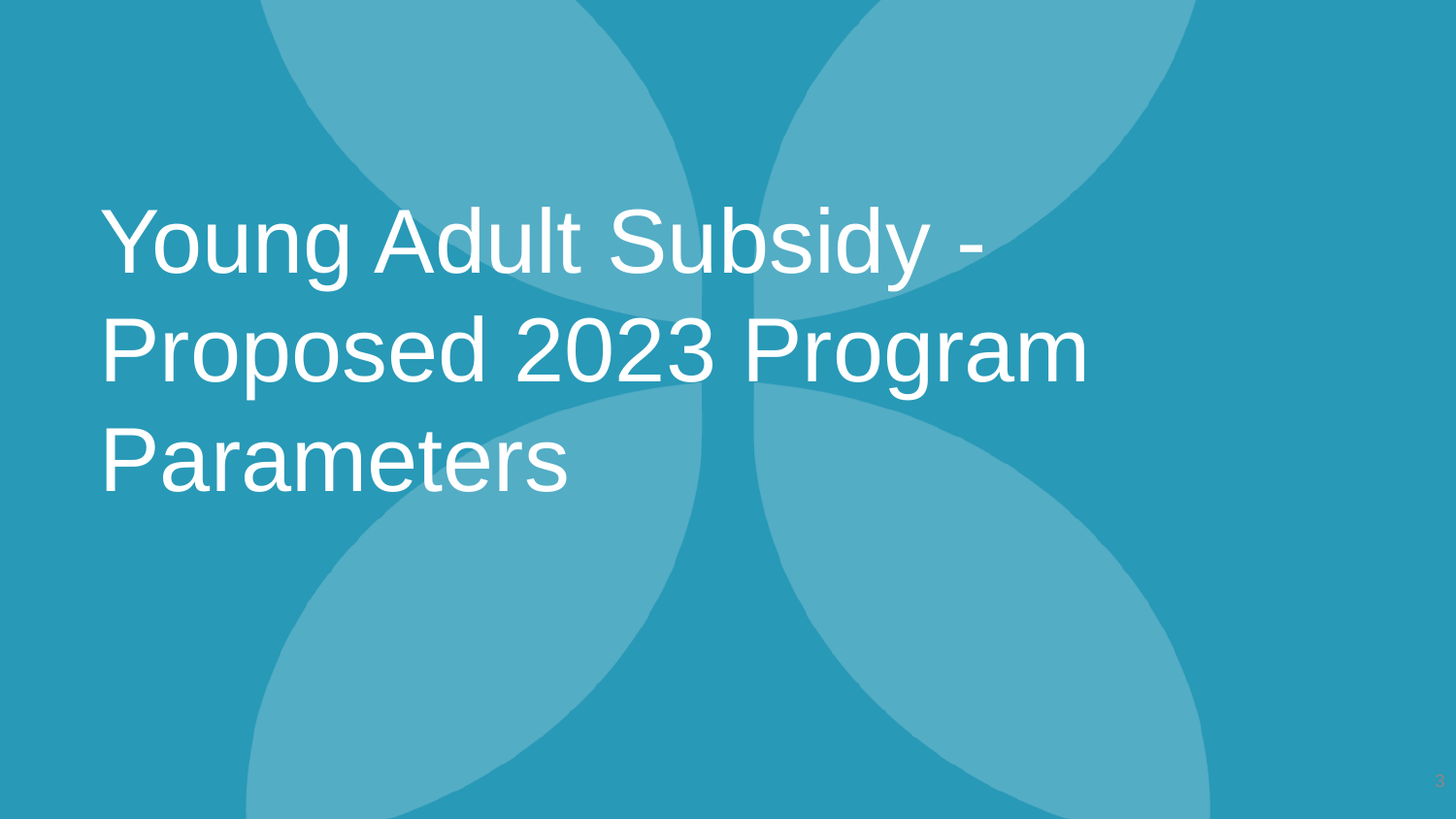# Program Status

| <b>Total Auto</b><br><b>Renewed</b><br><b>Enrollees</b> | <b>Total New</b><br><b>Enrollment</b> | <b>Average</b><br><b>Subsidy</b><br><b>PMPM</b> | <b>Estimated</b><br><b>Subsidy</b><br><b>Cost</b> | <b>Remaining</b><br><b>Enrollment</b><br><b>Available</b> |
|---------------------------------------------------------|---------------------------------------|-------------------------------------------------|---------------------------------------------------|-----------------------------------------------------------|
| 20,303                                                  | 10,663                                | S41.13                                          | \$13,169,030                                      | 19,772                                                    |

Data as of May 3, 2022

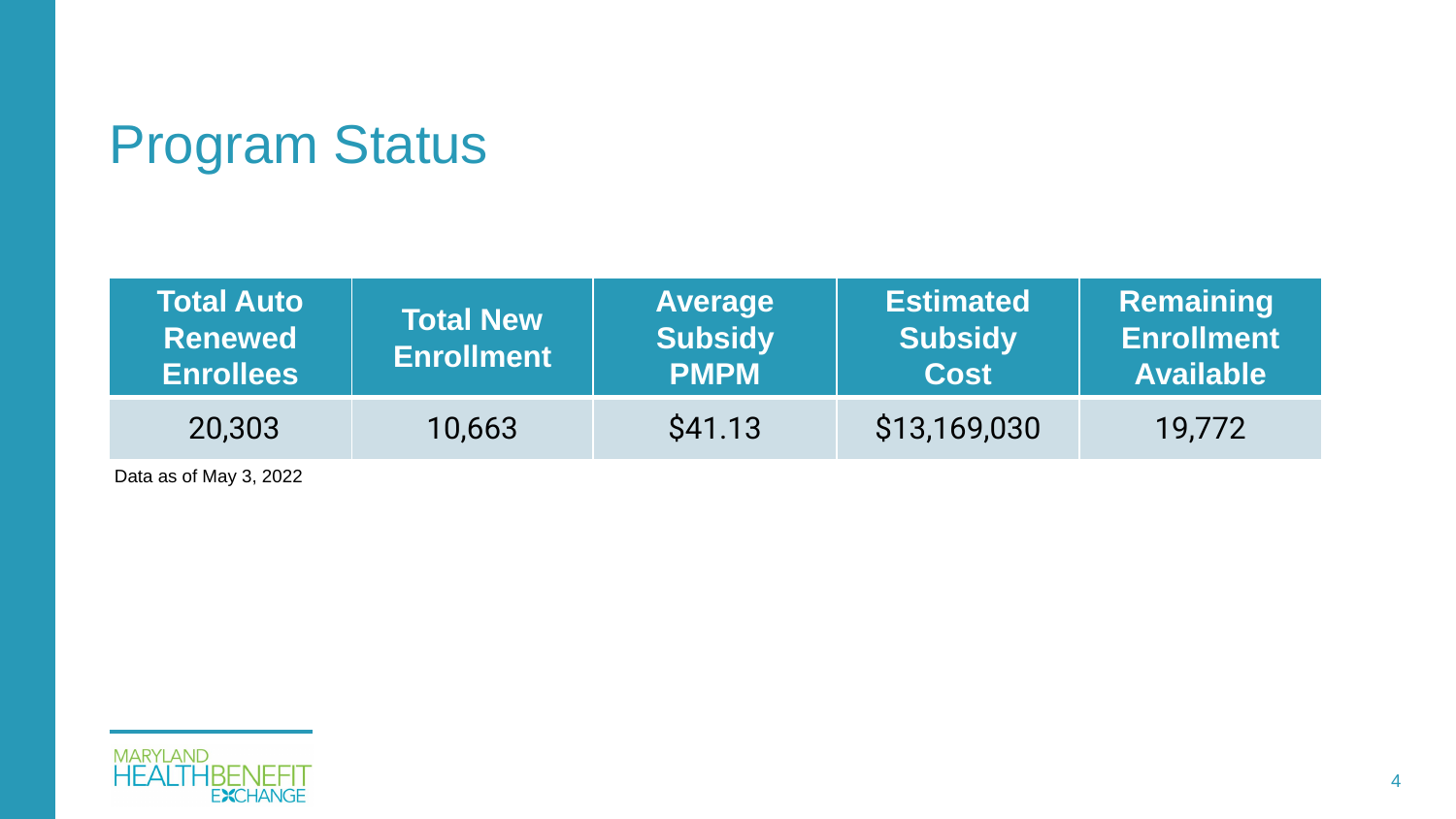# 2022 Young Adult Subsidy Program Parameters

#### **Eligibility**

- Age: 18-34 (18 or older; younger than 35)
- Income: ≤400% FPL, ineligible for Medicaid
- Eligible to enroll through MHC
- Enrolled through MHC
- Enrollment cap if projections indicate that budget may be exceeded

#### **Subsidy Design**

- Reduce the maximum expected contribution by 2.5% between ages 18 and 30
- For ages 31 to 35, reduce the 2.5% reduction by 0.5% each year

|            | <b>Federal</b><br><b>EC</b> | <b>Proposed MD Young Adult EC</b> |         |         |         |         |         |
|------------|-----------------------------|-----------------------------------|---------|---------|---------|---------|---------|
| % FPL      |                             | 18-30                             | 31      | 32      | 33      | 34      | 35      |
|            |                             | $-2.5%$                           | $-2.0%$ | $-1.5%$ | $-1.0%$ | $-0.5%$ | $-0.0%$ |
| $\leq 150$ | 0.00%                       | 0.00%                             | 0.00%   | 0.00%   | 0.00%   | 0.00%   | 0.00%   |
| 200        | 2.00%                       | 0.00%                             | 0.00%   | 0.50%   | 1.00%   | 1.50%   | 2.00%   |
| 250        | 4.00%                       | 1.50%                             | 2.00%   | 2.50%   | 3.00%   | 3.50%   | 4.00%   |
| 300        | 6.00%                       | 3.50%                             | 4.00%   | 4.50%   | 5.00%   | 5.50%   | 6.00%   |
| 400        | 8.50%                       | 6.00%                             | 6.50%   | 7.00%   | 7.50%   | 8.00%   | 8.50%   |

#### **Expected Contribution (EC) for Benchmark Plan**

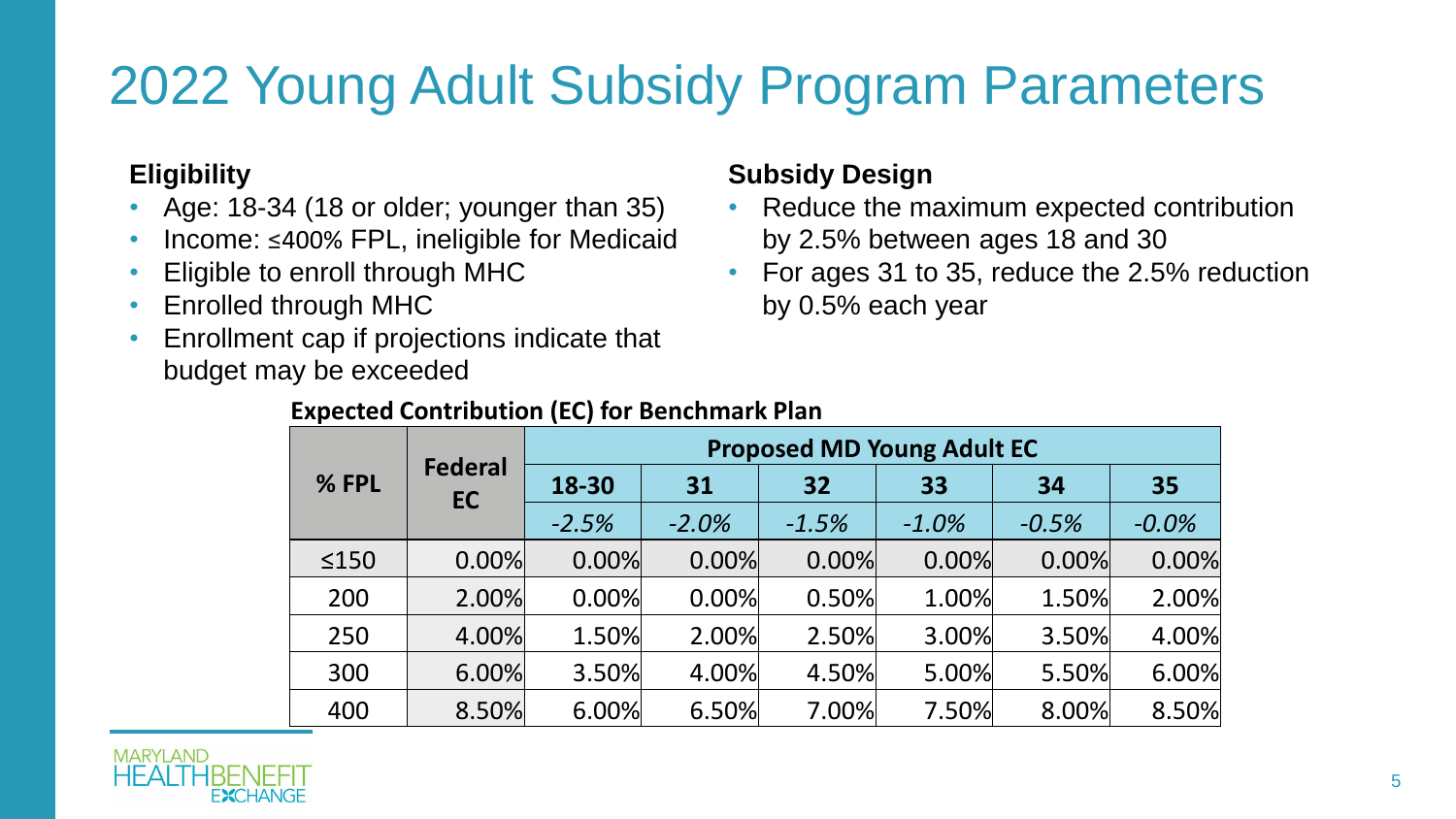## 2023 Proposed Young Adult Subsidy Program Parameters

MHBE staff recommend maintaining the 2022 parameters for 2023 as shown on the previous slide, with one modification pursuant to HB 937:

• The young adult subsidy will be expanded to cover the non-EHB portion of premium for recipients who have a 0% expected contribution

|            | <b>Federal</b><br><b>EC</b> | <b>MD Young Adult EC</b> |         |         |         |         |         |
|------------|-----------------------------|--------------------------|---------|---------|---------|---------|---------|
| % FPL      |                             | 18-30                    | 31      | 32      | 33      | 34      | 35      |
|            |                             | $-2.5%$                  | $-2.0%$ | $-1.5%$ | $-1.0%$ | $-0.5%$ | $-0.0%$ |
| $\leq 150$ | 0.00%                       | 0.00%                    | 0.00%   | 0.00%   | 0.00%   | 0.00%   | 0.00%   |
| 200        | 2.00%                       | 0.00%                    | 0.00%   | 0.50%   | 1.00%   | 1.50%   | 2.00%   |
| 250        | 4.00%                       | 1.50%                    | 2.00%   | 2.50%   | 3.00%   | 3.50%   | 4.00%   |
| 300        | 6.00%                       | 3.50%                    | 4.00%   | 4.50%   | 5.00%   | 5.50%   | 6.00%   |
| 400        | 8.50%                       | 6.00%                    | 6.50%   | 7.00%   | 7.50%   | 8.00%   | 8.50%   |

**Expected Contribution (EC) for Benchmark Plan**

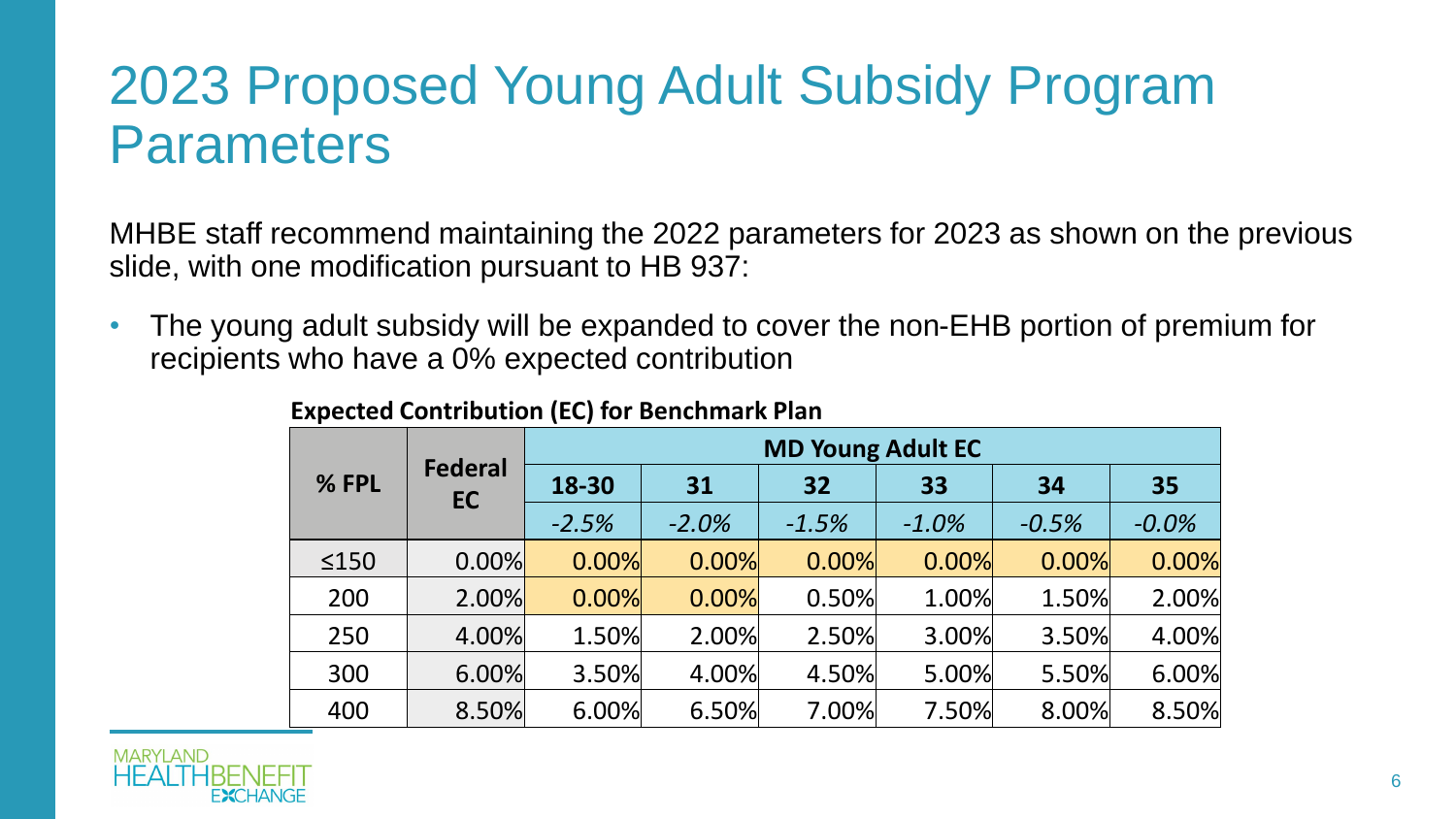# 2023 Proposed Young Adult Subsidy Program Parameters - Impact

- MHBE worked with Lewis & Ellis and MIA to model expected enrollment and program cost for 2023
- Enrollment increase expected because of family glitch change, program phase-in, and Medicaid unwinding

| <b>Scenario</b> | <b>Projected YA</b><br><b>Enrollment Receiving</b><br><b>Subsidies</b> | <b>Projected YA</b><br><b>Subsidy Program</b><br><b>Cost</b> | <b>Projected Subsidy</b><br><b>PMPM</b> |
|-----------------|------------------------------------------------------------------------|--------------------------------------------------------------|-----------------------------------------|
| 2022 YTD        | 31,231                                                                 | \$13,169,030                                                 | \$41.13                                 |
| 2023 - ARPA     | 48,095                                                                 | \$17,945,995                                                 | \$43.04                                 |
| 2023 - No ARPA  | 43,662                                                                 | \$17,692,356                                                 | \$52.22                                 |

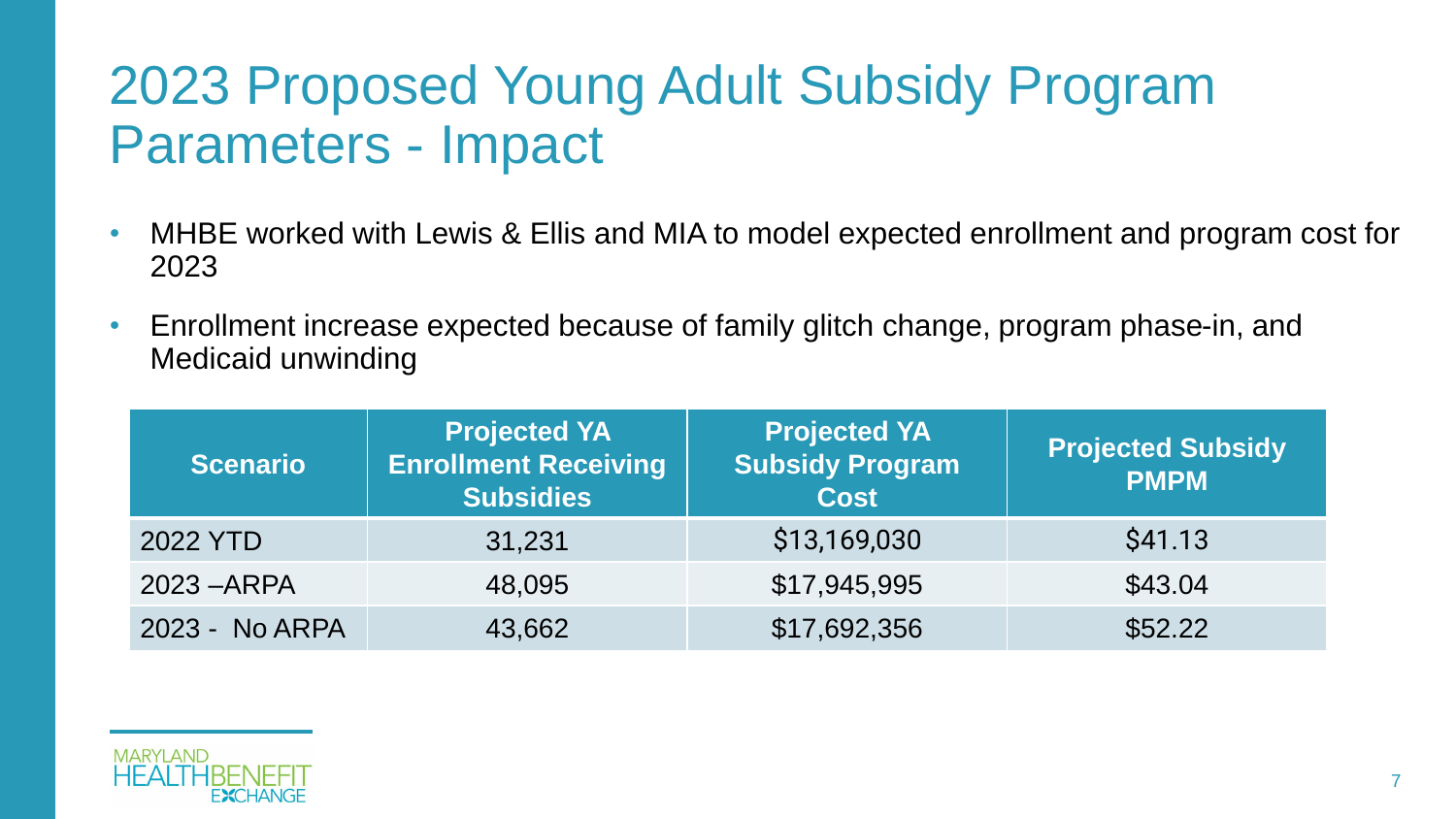### Next Steps

- May 16: Board votes on proposed 2023 parameters
- May 16-June 10: Public comment period
- June 21: Board votes on final 2023 parameters